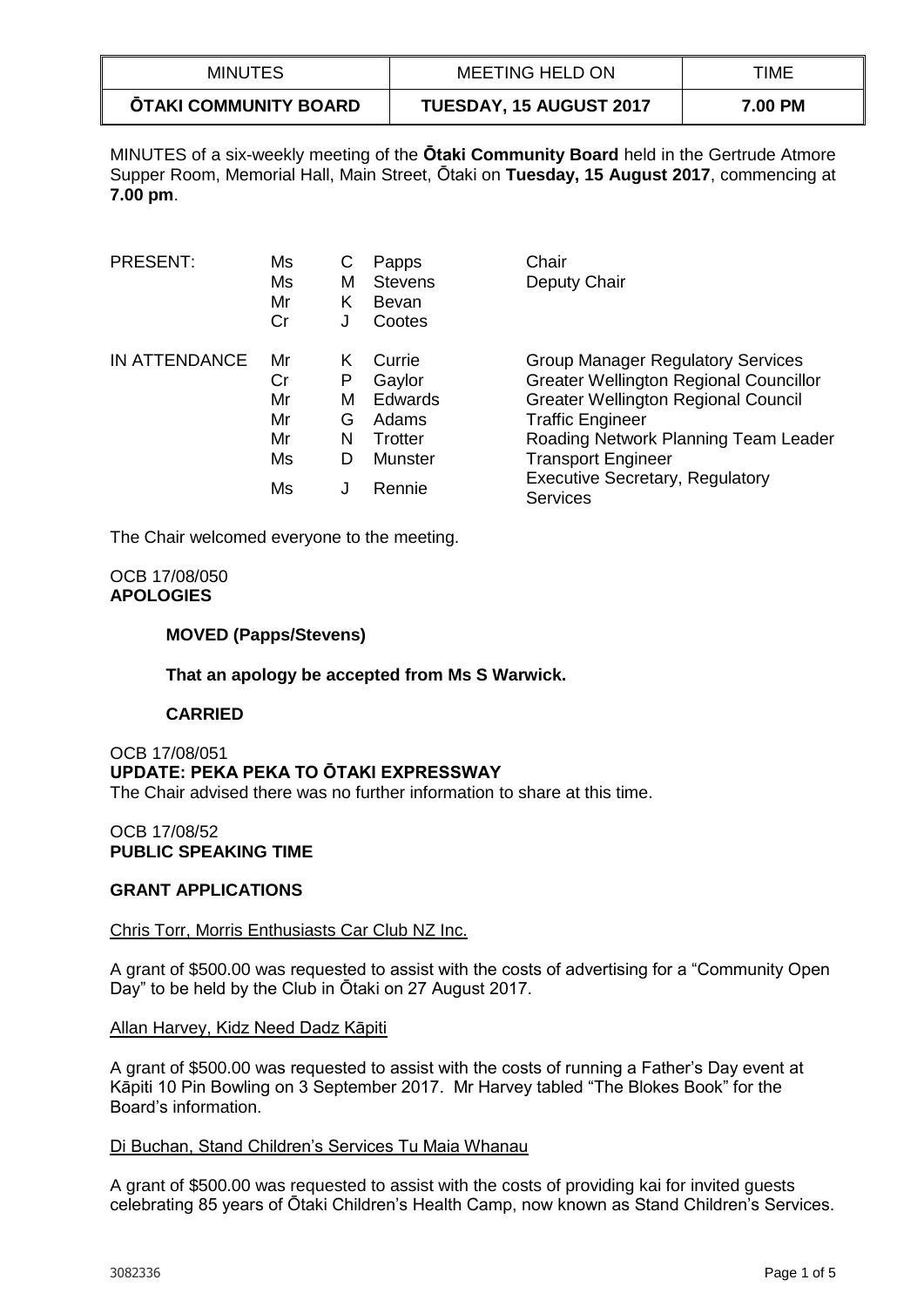| <b>MINUTES</b>               | MEETING HELD ON                | TIME    |
|------------------------------|--------------------------------|---------|
| <b>ŌTAKI COMMUNITY BOARD</b> | <b>TUESDAY, 15 AUGUST 2017</b> | 7.00 PM |

## Rob Bigwood

A grant of \$295.00 was requested to assist with the costs of attending the 2017 Surf Lifesaving 90 mile IRB Classic Lifeguard Challenge from 14 to 17 September.

## Michael McInerney Heather

A grant of \$500.00 was requested to assist with the costs of attending the Outward Bound Mind Body Soul Course.

## Liz Pairama Mu, Ōtaki College Senior Boys Basketball Team

A grant of \$500.00 was requested to assist with the costs of accommodation for the Senior Boys Basketball team competing at the 2017 Tauranga Winter Tournament.

# **NEW BUS STOPS FOR ŌTAKI**

Norman Elder spoke on his objection to the bus stop between 32 and 34 Domain Road. He has made a submission on this to the Greater Wellington Regional Council (GRWC) and his neighbours were in attendance in support of this submission. He would like other options to be investigated.

Carolyn Moore spoke regarding her submission to GWRC objecting to the proposed bus stop outside her house at 231 Rangiuru Road. She said this would have a detrimental effect on the market value of her property.

Discussion followed with several other people in the audience also questioning the location of some of the proposed bus stops and requesting that further investigation be undertaken before making a final decision.

### OCB 17/08/053 **MEMBERS' BUSINESS**

- **(a) Public Speaking Time Oral Submissions – Responses** All public speakers had been responded to at the time of speaking.
- **(b) Leave of Absence**  There was no leave of absence.
- **(c) Matters of an Urgent Nature** There were no matters of an urgent nature.
- **(d) Declarations of Interest**

There were no declarations of interest.

OCB 17/08/054

# **NEW BUS STOPS FOR ŌTAKI AS PART OF BETTER BUS SERVICES FOR KĀPITI (IS-17-282)**

Gary Adams and Mark Edwards of GWRC were in attendance. Mr Edwards, as co-author, spoke to the report. The Community Board and community were very active in developing the proposals put forward. Extra penetrations into residential areas have been requested and as the service evolves more shelters and frequency will be looked at. All affected parties have been communicated with. It was envisaged the new service would be effective after Community Board signoff in September to link in with Kiwi Rail's proposed new service. However, Kiwi Rail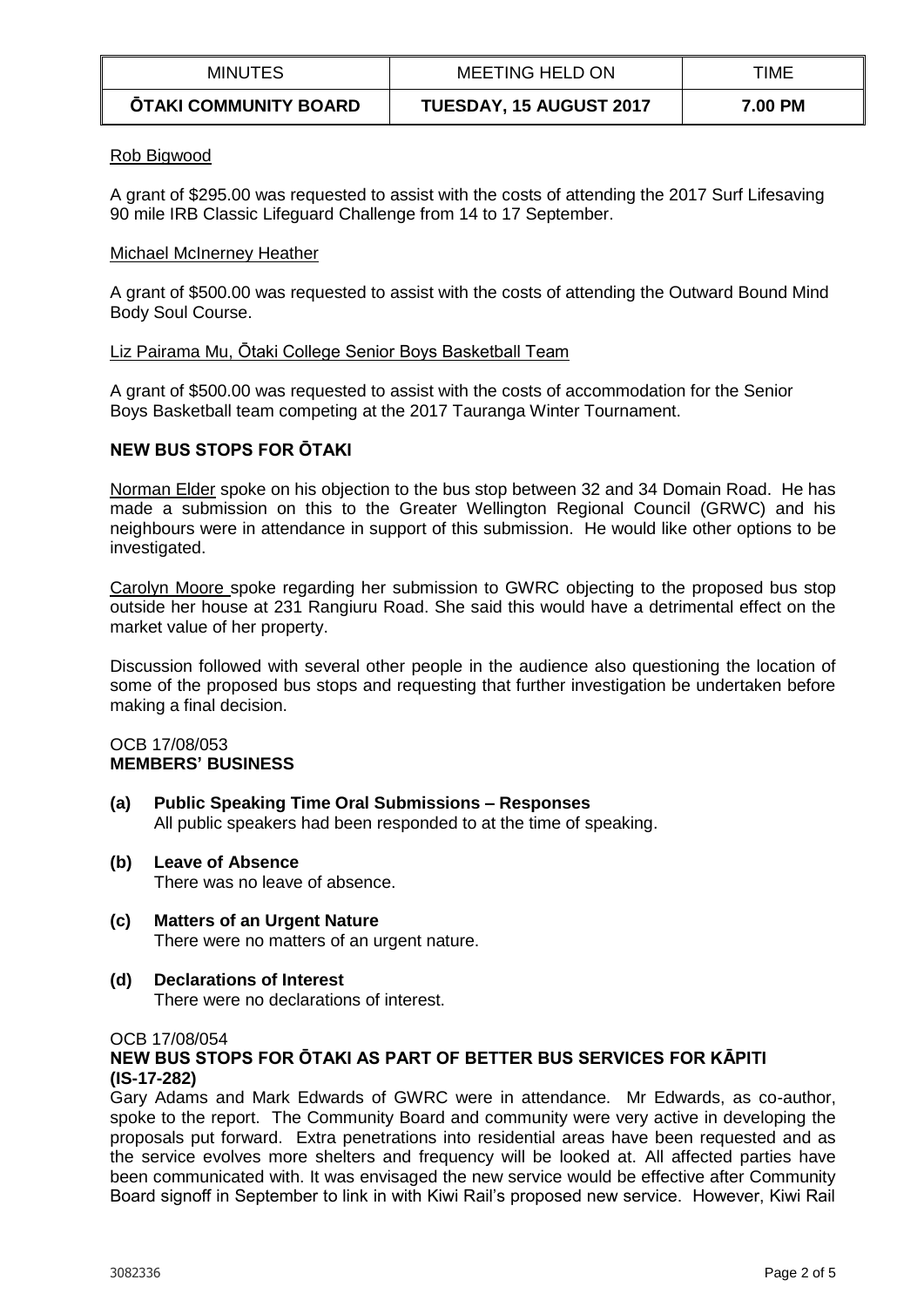| <b>MINUTES</b>        | <b>MEETING HELD ON</b>  | TIME    |
|-----------------------|-------------------------|---------|
| ŌTAKI COMMUNITY BOARD | TUESDAY, 15 AUGUST 2017 | 7.00 PM |

will not be implementing their new service in September so the new bus service would not be effective until at least November.

Mr Edwards drew attention to the recommendations and gave explanations. There would be consultation before any bus shelters were put up. None of the proposed bus stops will have bus shelters at this time. The current hail and ride service is being retained but the intention is to increasingly move towards a more formal bus service.

In discussing the report, members identified three proposed stops that needed further consideration. Cr Gaylor suggested that, as the new bus service is not time imperative due to Kiwi Rail issues, the Board approves the recommendations in the report it is happy with and ask GRWC to consult further on the recommendations causing community concerns.

## **MOVED (Cootes/Papps)**

**That the Ōtaki Community Board recommends to Council that it approves the recommendations at paragraphs 31-42, excluding the recommendations at paragraphs 33, 34 and 38 in Appendix 1 of Report IS-17-282.**

**That the Ōtaki Community Board asks Greater Wellington Regional Council to reconsider the locations of the bus stops in the recommendations at paragraphs 33, 34 and 38 in Appendix 1 of Report IS-17-282, and report back to the next Ōtaki Community Board meeting on 26 September 2017.**

## **CARRIED**

### OCB 17/08/055

# **PRESENTATION: SPEED LIMIT REVIEW**

Neil Trotter and Diana Munster presented on the speed limit review and tabled a presentation for the Board's information.

A new speed management guide tool is being used for talking with the community. The emphasis is on listening to community issues and continuing a dialogue. All roads in the district are mapped and given a speed limit appropriate to the type of road.

Ms Munster advised she is meeting with NZTA next week. The aim is to have a joined up review of roads. She is collecting names of roads and adding them to the list. She asked the Board to let her know of any roads not listed that should be considered. Her email address is [Diana.munster@kapiticoast.govt.nz.](mailto:Diana.munster@kapiticoast.govt.nz) Cr Cootes suggested Tasman, Te Manuao, Waeranga and Rahai Roads, Ōtaki Riverbridge/Ōtaki Gorge Road, and Marine Parade should be added to the list.

Community engagement will be undertaken and communication consultants will be assisting with this engagement. Assistance from Community Board with engagement sessions would be welcome.

## OCB 17/08/056 **CONSIDERATION OF APPLICATIONS FOR FUNDING (RS-17-278)**

# **MOVED (Cootes/Stevens)**

**That the Ōtaki Community Board approves a grant of \$500.00 to the Stand Children's Services Tu Maia Whanau to assist with the costs of providing kai for invited guests celebrating 85 years of Ōtaki Children's Health Camp, now known as Stand Children's Services.**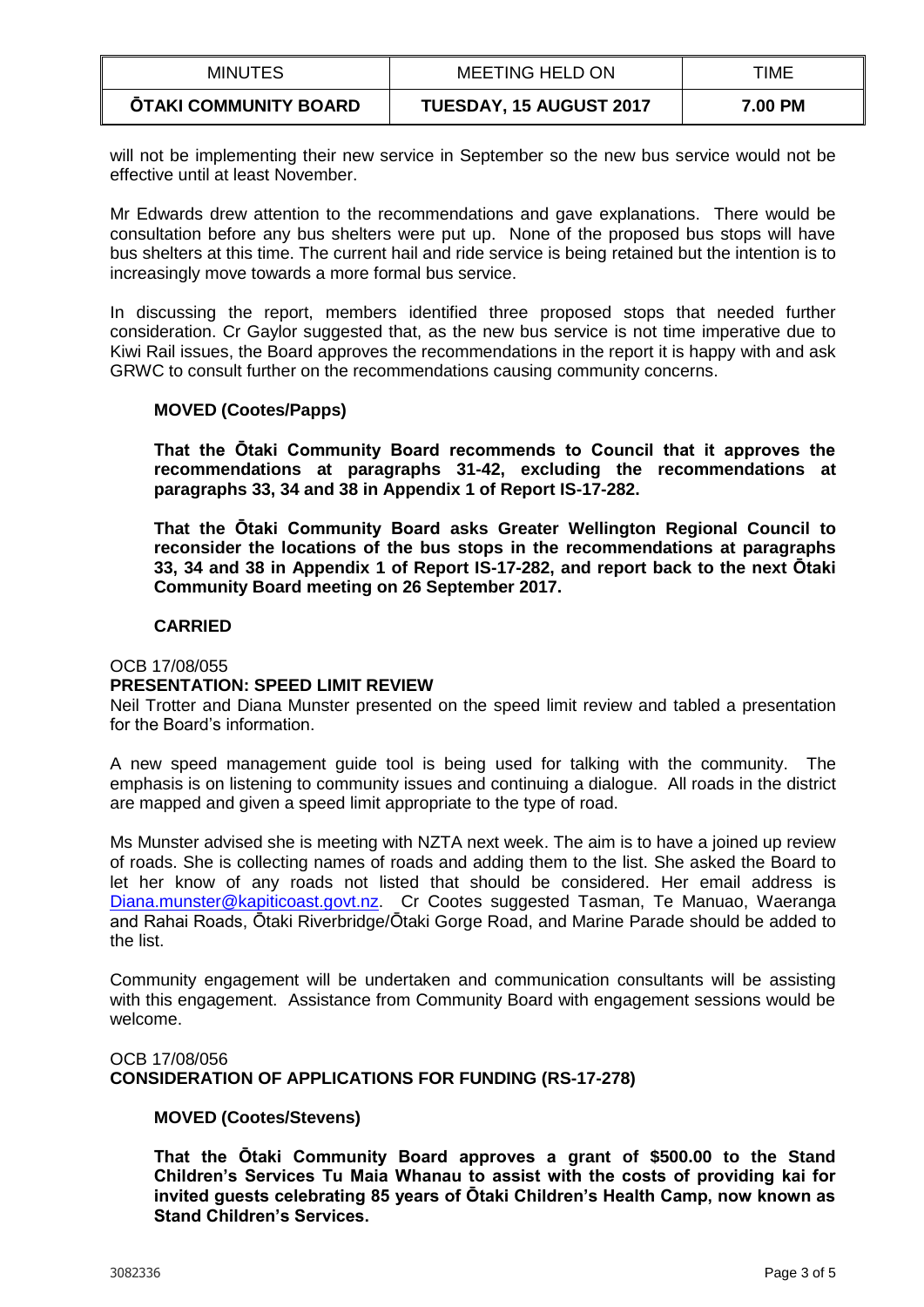| <b>MINUTES</b>               | <b>MEETING HELD ON</b>         | TIME    |
|------------------------------|--------------------------------|---------|
| <b>ŌTAKI COMMUNITY BOARD</b> | <b>TUESDAY, 15 AUGUST 2017</b> | 7.00 PM |

**That the Ōtaki Community Board approves a grant of \$500.00 to the Morris Enthusiasts Car Club NZ Inc. to assist with the costs of advertising for a "Community Open Day" to be held by the Club in Ōtaki on 27 August 2017.**

**That the Ōtaki Community Board approves a grant of \$500.00 to Kidz Need Dadz Kāpiti to assist with the costs of running a Father's Day event at Kāpiti 10 Pin Bowling on 3 September 2017.**

**That the Ōtaki Community Board approves a grant of \$295.00 to Joshua Braddock, Sophrose London and Rob Bigwood to assist with the costs of attending the 2017 Surf Lifesaving 90 mile IRB Classic Lifeguard Challenge from 14 to 17 September.**

**That the Ōtaki Community Board approves a grant of \$500.00 to assist Michael McInerney Heather with the costs of attending the Outward Bound Mind Body Soul Course.**

**That the Ōtaki Community Board approves a grant of \$500.00 to the Ōtaki College Senior Boys Basketball Team to assist with the costs of accommodation while competing at the 2017 Tauranga Winter Tournament.**

## **CARRIED**

It was noted that the Ōtaki College Senior Boys Basketball Team had submitted funding applications for assistance to other organisations. If the team exceeds its fundraising expectations, it is expected it will refund any money not needed from this grant to the Board.

A grant of \$500.00 to the Māoriland Charitable Trust to assist with the costs of purchasing seating for the Māoriland Hub was declined as a representative from the Trust did not attend to speak in support of its grant application.

#### OCB 17/08/057 **SH1 RENAMING (IS-17-287)**

Mr Currie clarified the recommendations which were then discussed. Community Boards will be discussing options with Council and Council will make the final decision.

### **MOVED (Stevens/Papps)**

**The Ōtaki Community Board declines to take the opportunity to recommend any names for renaming SH1 between Paekākāriki and Peka Peka.**

**CARRIED**

OCB 17/08/058 **CONFIRMATION OF MINUTES – 4 JULY 2017**

**MOVED (Stevens/Bevan)**

**That the minutes of the 4 July 2017 meeting of the Ōtaki Community Board be confirmed as a true and accurate record.** 

# **CARRIED**